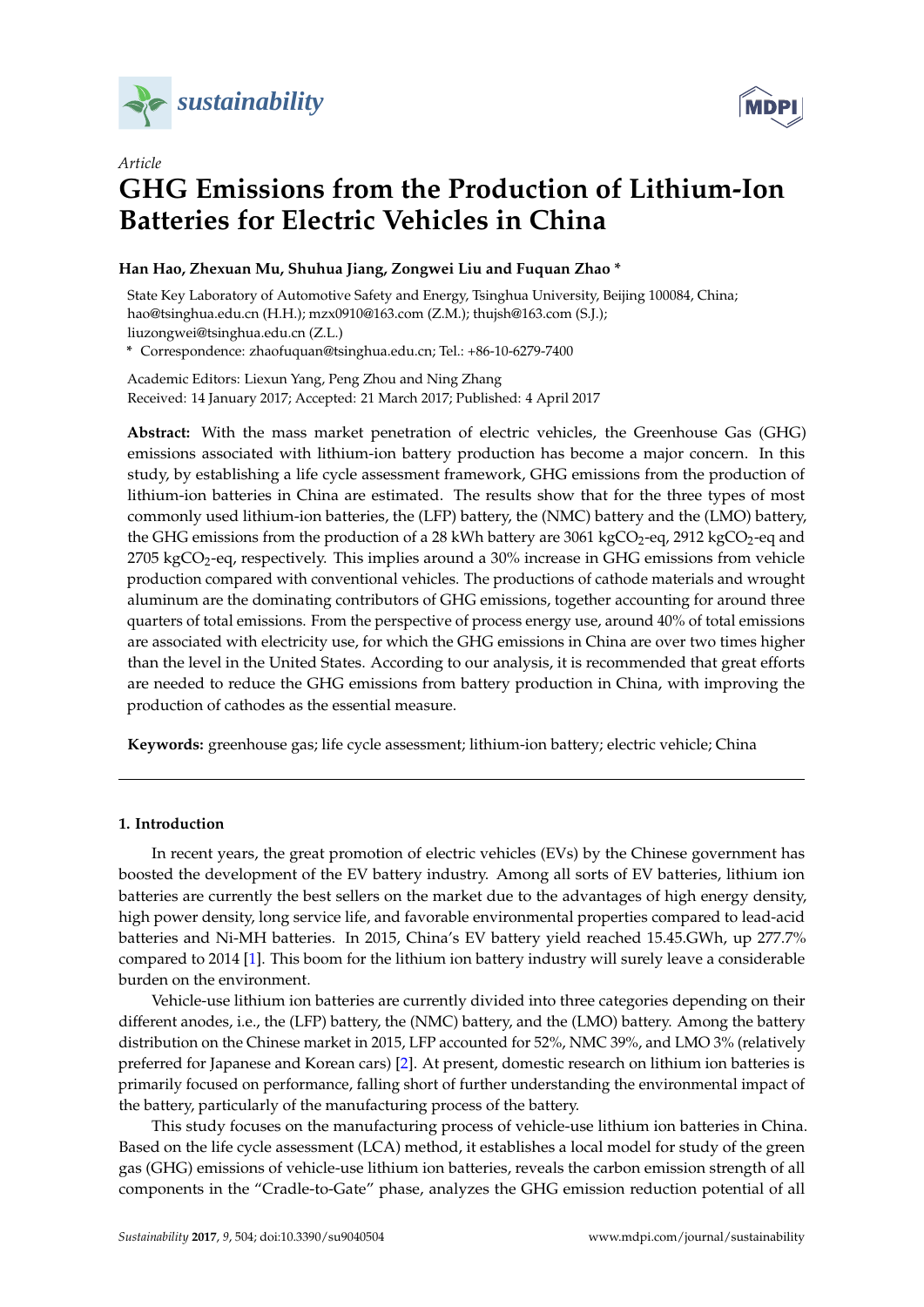components, and makes a transverse comparison and Sino-US comparison of the GHG emissions of LFP, NMC, and LMO batteries. In addition, it analyzes the uncertainty of the GHG emission model based on study results in the existing literature.

#### **2. Overview of Relevant Studies**

As the life cycle database has been established and gradually improved, many foreign studies have adopted LCA for automobiles or accessories. Notter and other foreign scholars have studied the entire-life environment and energy impacts of LMO batteries [\[3\]](#page-10-2), giving the mean values of input and output materials during the production of LMO batteries. Zackrisson et al. have explored the environmental impact of different binders during the production of LFP batteries based on experimental data [\[4\]](#page-10-3), suggesting that it is environmentally preferable to use water as a solvent instead of N-methyl-2-pyrrolidone, NMP, in the slurry for casting the cathode and anode of lithium-ion batteries. Majeau-Bettez et al. have studied the environmental and energy impact of LFP and NMC batteries based on secondary data [\[5\]](#page-10-4), contributing a public and detailed inventory, which can easily be adapted to any electricitytrain, along with readily usable environmental performance assessments. Ellingsen et al. have researched the GHG emissions during the manufacturing process of NMC batteries based on primary data provided by the battery manufacturers [\[6\]](#page-10-5), providing us with a transparent inventory for a lithium-ion nickel-cobalt-manganese traction battery. Dunn et al. from the Argonne National Laboratory in the U.S. have researched the energy flow and material flow during the production of all materials of the NMC, LFP, LMO and LCO batteries [\[7,](#page-10-6)[8\]](#page-10-7), and have calculated total (full fuel cycle) energy consumption associated with the production of each of the cathode materials. Other foreign studies on lithium ion batteries include the Environmental Protection Agency (EPA) Amarakoon et al. [\[9\]](#page-10-8) of the US, who have presented a life-cycle assessment (LCA) study of lithium-ion (Li-ion) batteries used in electric and plug-in hybrid electric vehicles, Kim et al. [\[10\]](#page-10-9), who reported the first cradle-to-gate emissions assessment for a mass-produced battery in a commercial battery electric vehicle, and Hendrickson et al. [\[11\]](#page-10-10), whose study combined life-cycle assessment and geographic information systems(GIS) to analyze the energy, (GHG) emissions, etc. for lithium-ion batteries in California.

Domestically, Wang Qi from South China University of Technology assessed the environmental effect and life cycle cost of three lithium battery anode materials (NMC, LMO, and LFP) [\[12\]](#page-10-11), and the results show that the environmental benefits of LMO is the highest, with greater environmental benefits than the LFP and the life cycle environment cost of LFP is the lowest, followed by LMO and NMC. Lu Qiang from Jilin University analyzed the GHG emissions throughout the entire cycle of LFP batteries [\[13\]](#page-10-12), providing us with the values of energy consumption and greenhouse gases emission in the "cradle to use" stage. Chen Bo from Beijing Institute of Technology assessed the environmental impact of lithium batteries with such anode materials as NMC, LNM, LFLM, and LFP [\[14\]](#page-10-13), and the life cycle environmental impact scores of these batteries were 275 Pt, 129 Pt, 142 Pt and 100 Pt respectively.

Above all, while more foreign studies on the energy and environmental impact of EV batteries were carried out earlier, the domestic study of this topic still in the initial phases. Additionally, electric vehicle is becoming a main application field of lithium-ion batteries, whereas there is no specialized study on these kinds of batteries. As such, this study mainly assesses the environmental impact of the vehicle-use lithium-ion battery.

## **3. Research Content and Methods**

#### *3.1. Research Framework and System Boundary*

Based on the LCA study method, the study process is divided into four parts: Definition of Target and Scope, Inventory, Impact Assessment, and Results Interpretation. For collection of life cycle inventory, this study primarily adopts the literary consultation and factory investigation methods (Figure [1\)](#page-2-0).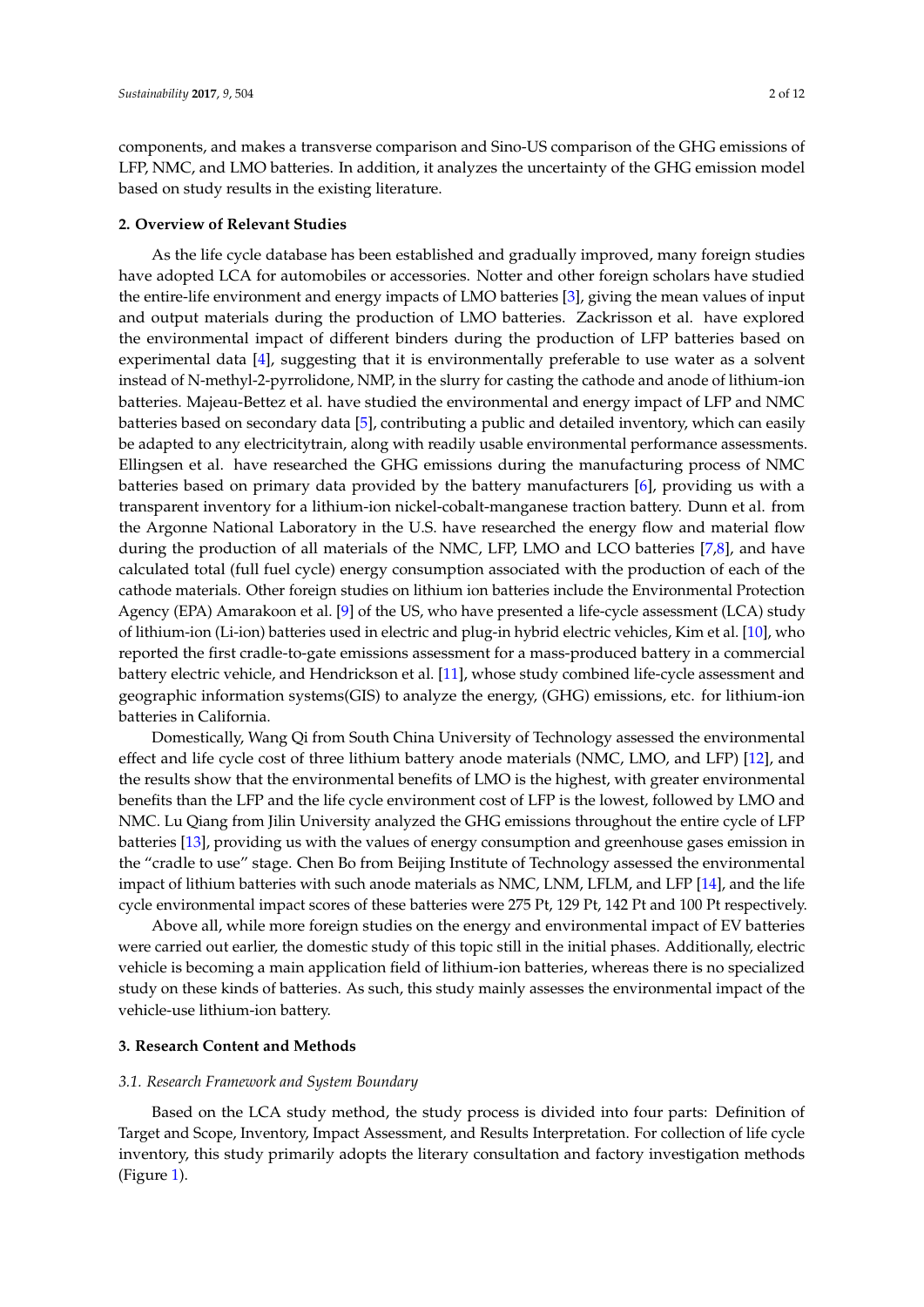<span id="page-2-0"></span>

**Figure 1.** Study Framework. **Figure 1.** Study Framework.

In the LCA process, the manufacturing process of lithium ion batteries is also called the "Cradle-to-Gate" phase. The manufacturing process is divided into the four links of material exploitation, material processing, part manufacturing and battery manufacturing. Since vehicle-use lithium ion batteries are not widely recycled in China now, it is hard to find data to support the research. Thus, instead of an analysis of the GHG emissions throughout the entire battery life, this study simply studies the manufacturing process (Figure [2\)](#page-2-1). studies the manufacturing process (Figure 2). to-Gate" phase. The manufacturing process is divided into the four links of material exploitation,

<span id="page-2-1"></span>

Figure 2. System Boundary.

 $\Omega$ ommonly used functional units for the energy and environmental impact of batteries inclusions. "per km of travel", "per kWh of battery", and "per kg of battery". A study with "per km of travel" as the functional unit will always have the usage phase of the batteries within its system boundaries, the manufacturing process of the manufacturing  $\epsilon$  the battery, and facilitate the sequencies  $\epsilon$ which can intuitively embody the usage features of the battery, and facilitate the comparison with other energy-driven cars in terms of energy and environmental impact. Since this study focuses on the manufacturing process of the battery, it is more intuitive and accurate to select "per kWh of battery" as *3.2. Calculation Method* eq/kWh). carbon dioxide as equivalent to the energy production of each kWh of battery (kgCO2-eq/kWh). Commonly used functional units for the energy and environmental impact of batteries include the functional unit. The index used for assessment of GHG emissions in this study is the emission of

#### $T_{\rm eff}$  and  $\Delta T_{\rm eff}$  emissions from the GHG emissions from the  $T_{\rm eff}$ material exploitation, material processing, and parts manufacturing  $p$ *3.2. Calculation Method 3.2. Calculation Method*

.<br>The calculation of GHG emissions includes two parts, the GHG emissions from the "raw mat exploitation, material processing, and parts manufacturing" process of all components/materials (Formula (1)), and the GHG emissions from the single cell production and assembly process (Formula (2)). As most emissions during the battery manufacturing process come from combustion,  $\sum_{i=1}^{n}$ we need to know the energy and material input of each process, as well as the process energy consumed by this process, and substitute the GHG emission factor for the process energy, so as to work out the not shown in the formula, they can be neglected if they are too small.  $\frac{1}{2}$  ,  $\frac{1}{2}$  ,  $\frac{1}{2}$  ,  $\frac{1}{2}$  ,  $\frac{1}{2}$  ,  $\frac{1}{2}$  ,  $\frac{1}{2}$  ,  $\frac{1}{2}$  ,  $\frac{1}{2}$  ,  $\frac{1}{2}$  ,  $\frac{1}{2}$  ,  $\frac{1}{2}$  ,  $\frac{1}{2}$  ,  $\frac{1}{2}$  ,  $\frac{1}{2}$  ,  $\frac{1}{2}$  ,  $\frac{1}{2}$  ,  $\frac{1}{2}$  ,  $\frac{1$ The calculation of GHG emissions includes two parts, the GHG emissions from the "raw material  $\,$ GHG emissions. It should be noted that while GHG emissions originating from non-combustion are

$$
CE_{MP} = \sum_{i} \sum_{j} EF_{j} \cdot \sum_{k} EC_{i,j,k},
$$
\n(1)

$$
CE_{BP} = CE_{MP} + CE_{BA}, \t\t(2)
$$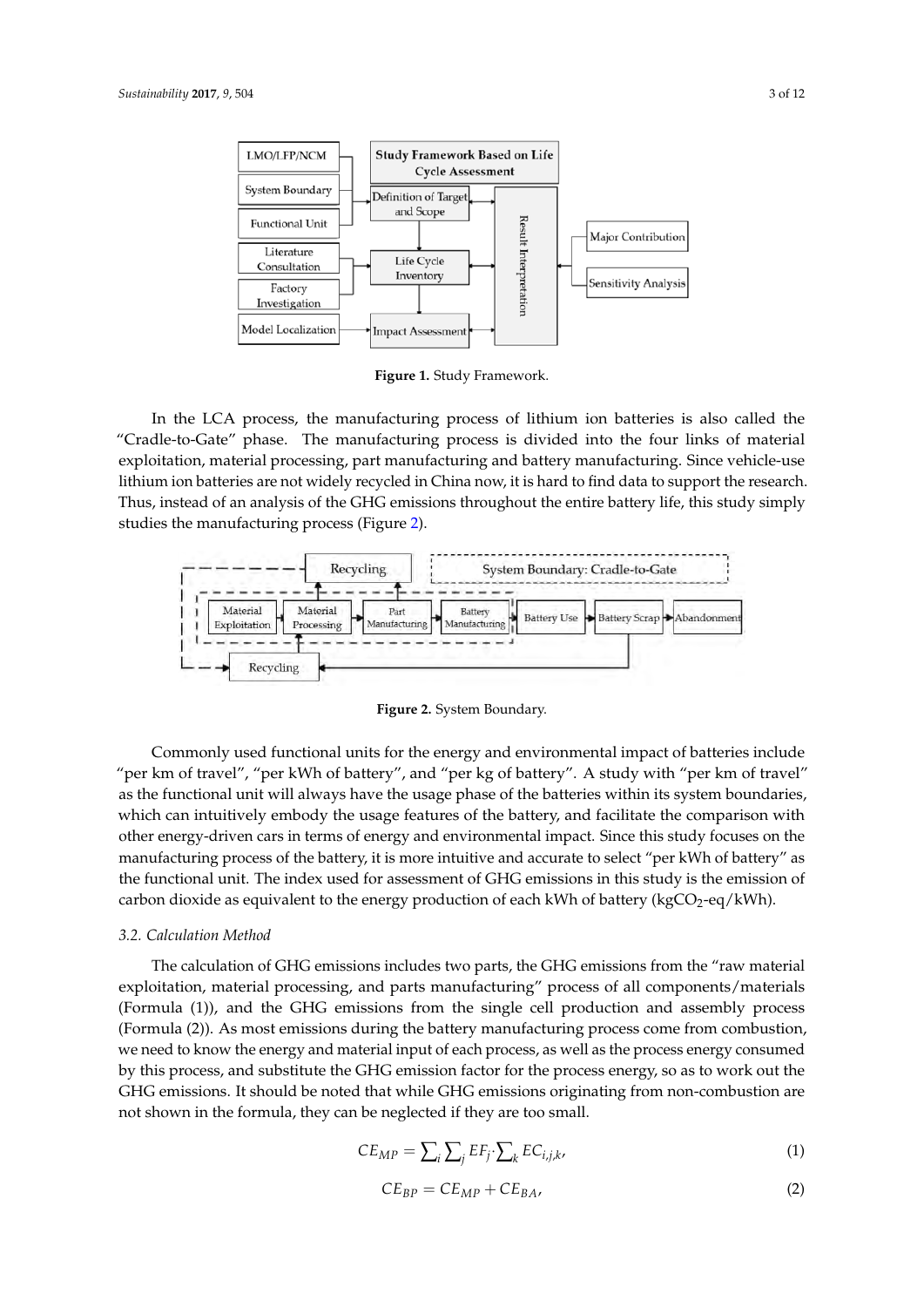wherein, *i* refers to the material, *j* to the energy, and *k* to the process (to the GHG emissions of each component/material, to the GHG emissions from the single cell production and assembly process, and to the GHG emissions during the battery manufacturing process).

#### *3.3. Establishment of Battery Model*

For battery modeling, this study adopts the BatPac Model of the Argonne National Laboratory of the US. For the battery capacity option, investigation of the EV market in mainland China in 2015 and 2016 and relevant literature revealed that the capacity of lithium ion batteries carried by purely electric vehicles normally ranges between 20 kWh and 30 kWh [\[15\]](#page-10-14). With reference to the GREET-2015 Model (The Greenhouse Gases, Regulated Emissions, and Energy Use in Transportation Model of the Argonne National Laboratory ), as total battery capacity of 28 kWh comparatively conforms to the current technical mainstream, 28 kWh is presumed as the total battery capacity in this study.

<span id="page-3-0"></span>The BatPac Model and GREET-2015 Model of the Argonne National Laboratory are adopted because (i) they are relatively reliable due to their summarization of research findings of Majeau-Bettez et al. [\[12\]](#page-10-11), and Notter et al. [\[10\]](#page-10-9), to establish a rather complete assessment chain for a car's life cycle; and (ii) it's easy to compare the GHG emissions calculated by local data in the Chinese market with that of the Laboratory (Table [1\)](#page-3-0).

**Table 1.** Setup of Lithium Ion Battery Parameters.

| <b>Battery Type</b>              | LFP | <b>NMC</b> | LMO |
|----------------------------------|-----|------------|-----|
| Rated Capacity (kWh)             | 28  | 28         | 28  |
| Battery Weight (kg)              | 230 | 170        | 210 |
| Battery's Energy Density (Wh/kg) | 122 | 165        | 133 |
| Qty. of Battery Cells            | 100 | 96         | 96  |

The mass fraction of each material/component of the three lithium ion batteries fitted through the BatPac Model is shown in Table [2.](#page-3-1) Among all of these, the anode active materials take up the biggest share, respectively 24.4%, 28.2%, and 33.6% for LFP, NMC, and LMO batteries. Wrought aluminum then follows. Aluminum is also heavily used in the batteries, including the anode current collector, anode tab, aluminum plastic film of battery cell, battery package, and module shell. Plastics include PP, PT and PET, used in the membrane and aluminum plastic film.

**Table 2.** Battery Mass Composition.

<span id="page-3-1"></span>

| <b>Battery Components</b>      | <b>LFP</b> | <b>NMC</b> | <b>LMO</b> |
|--------------------------------|------------|------------|------------|
| Anode Active Materials         | 24.4%      | 28.2%      | 33.6%      |
| Graphite                       | $15.2\%$   | 18.3%      | 14.7%      |
| Binder                         | $2.1\%$    | $2.4\%$    | 2.5%       |
| Copper                         | 12.4%      | 11.4%      | 10.9%      |
| Wrought aluminum               | 20.3%      | 19.7%      | 18.7%      |
| Electrolyte: LiPF6             | $2.7\%$    | $1.9\%$    | $1.9\%$    |
| Electrolyte: EC                | 7.8%       | $5.4\%$    | 5.4%       |
| Electrolyte: DMC               | 7.8%       | $5.4\%$    | $5.4\%$    |
| Plastic: PP                    | $1.9\%$    | $1.7\%$    | 1.7%       |
| Plastic: PT                    | $0.3\%$    | $0.3\%$    | $0.3\%$    |
| Plastic: PET                   | $1.3\%$    | $1.2\%$    | 1.2%       |
| Steel                          | 1.5%       | $1.4\%$    | 1.4%       |
| Fiberglass                     | $0.3\%$    | $0.4\%$    | $0.3\%$    |
| Coolant: Glycol                | $1.0\%$    | $1.0\%$    | $0.9\%$    |
| Battery Management System(BMS) | $1.0\%$    | $1.3\%$    | $1.1\%$    |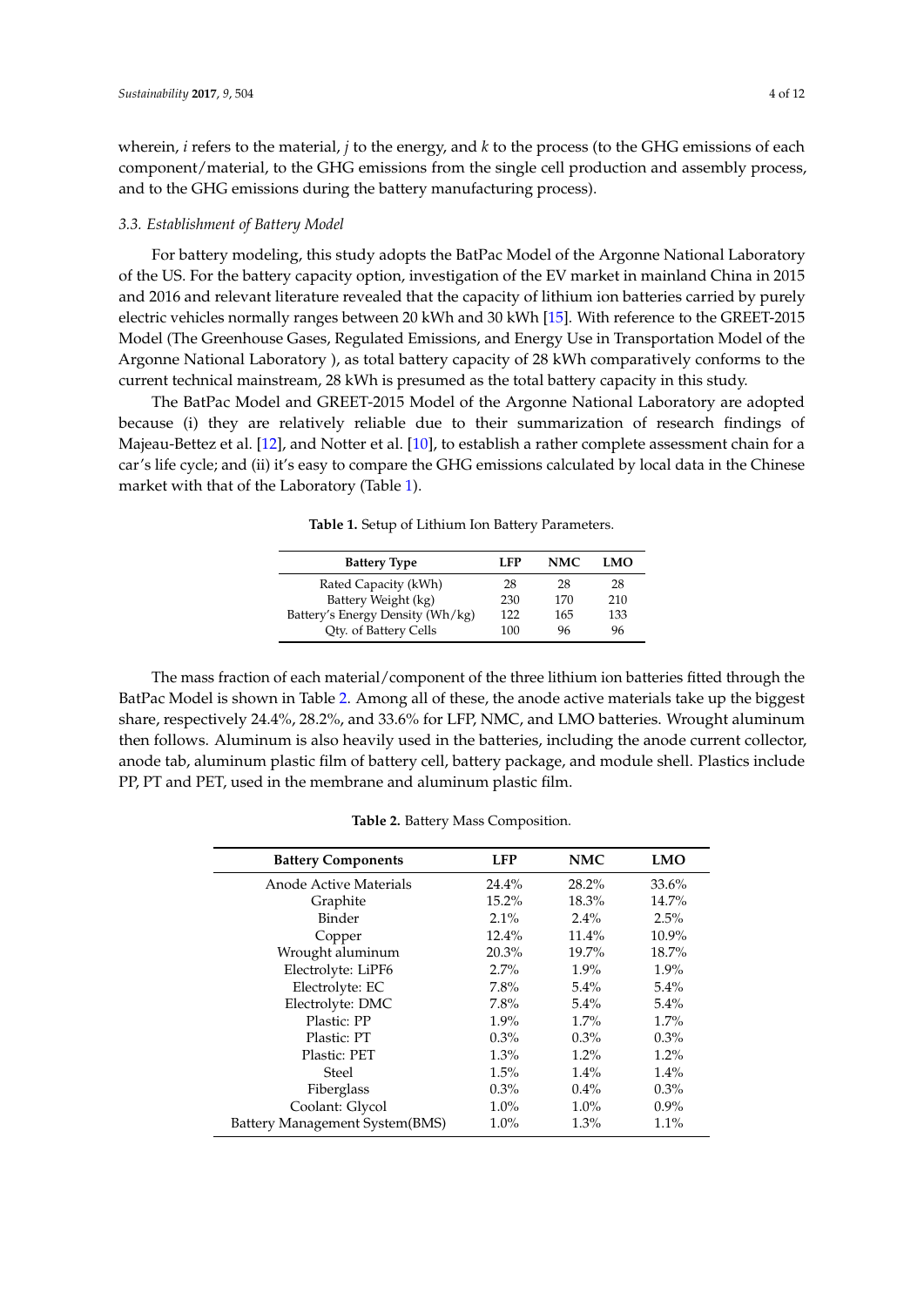#### *3.4. Data Localization*

The most important step in establishing the local model for GHG emission of lithium ion batteries in China is to localize the database. Energy consumption or carbon emission data of each process is shown in Table [3.](#page-4-0)

| Material                                    |                              | Data Source        |
|---------------------------------------------|------------------------------|--------------------|
| Anode Active Material (LFP, NMC, LMO)       |                              | $\lceil 12 \rceil$ |
| Graphite                                    | Carbonization                | [16]               |
|                                             | Graphitization               | <b>GREET-2015</b>  |
| Binder                                      |                              | <b>GREET-2015</b>  |
| Copper                                      | Production of Copper Ingot   | $[17]$             |
|                                             | Brushing                     | $\lceil 18 \rceil$ |
|                                             | Production of Aluminum Ingot | $\lceil 19 \rceil$ |
| Wrought aluminum                            | Punching (Cold Rolling)      | <b>GREET-2015</b>  |
|                                             | Extruding                    | <b>GREET-2015</b>  |
| Electrolyte: LiPF6, EC, DMC                 |                              | <b>GREET-2015</b>  |
| Plastic: PP, PT, PET                        |                              | <b>GREET-2015</b>  |
| Steel                                       |                              | $\left[20\right]$  |
| Glass fiber                                 |                              | <b>GREET-2015</b>  |
| Coolant: Glycol                             |                              | <b>GREET-2015</b>  |
| Battery Management System                   |                              | <b>GREET-2015</b>  |
| Single Cell Production and Battery Assembly |                              | $\lceil 13 \rceil$ |

<span id="page-4-0"></span>**Table 3.** Source of Energy Consumption/Greenhouse Gas (GHG) Emission Data of the Battery Manufacturing Process.

Note: When the data come from GREET-2015 (The Greenhouse Gases, Regulated Emissions, and Energy Use in Transportation Model of the Argonne National Laboratory), the energy consumption data adopt those in GREET-2015, and the GHG emission factor of the energy is localized.

Since many production processes and technologies are still under research and development amid the rapid development of the lithium ion battery industry, most enterprises are reluctant to disclose their primary data for process details and energy consumption of the production process. The study on energy consumption of the manufacturing process of anode active materials mostly relies upon the process flow, coupled with the physical and chemical parameters of the material. By presumption of the production equipment, reaction temperature and finished product yield, it estimates the thermal consumption of the reaction process. Representative studies include those carried out by Majeau-Bettez et al. [\[5\]](#page-10-4), and Dunn et al. [\[7\]](#page-10-6).

The data from the study on the whole-life environmental impact of anode materials (Li*Mn*2*O*4, Li*Ni*1/3*Co*1/3*Mn*1/3*O*<sup>2</sup> and LiFeP*O*4) based on LCA method as carried out by Wang Qi from South China University of Technology in 2012 primarily come from the China Energy Statistical Yearbook [\[12\]](#page-10-11). As it directly refers to the research of Majeau-Bettez et al., it is relatively compliant with China's current production reality [\[5\]](#page-10-4). Due to the difficulty in gaining first-hand data on the anode materials, the data on GHG emissions during the exploitation, transportation, and production process in this study all originate from Wang's study (Table [4\)](#page-4-1).

<span id="page-4-1"></span>

| Material                         | Raw Material<br>Exploitation | Raw Material<br>Transportation | <b>Anode Material</b><br>Production |
|----------------------------------|------------------------------|--------------------------------|-------------------------------------|
| LiMn <sub>2</sub> O <sub>4</sub> | 11,600                       | 796                            | 7200                                |
| $LiNi1/3Co1/3Mn1/3O2$            | 18,200                       | 522                            | 18,100                              |
| LiFePO <sub>4</sub>              | 13,200                       | 1130                           | 12,100                              |

**Table 4.** GHG Emissions of Three Anode Materials\* [\[12\]](#page-10-11).

\* Unit: kgCO2/t-Anode Material.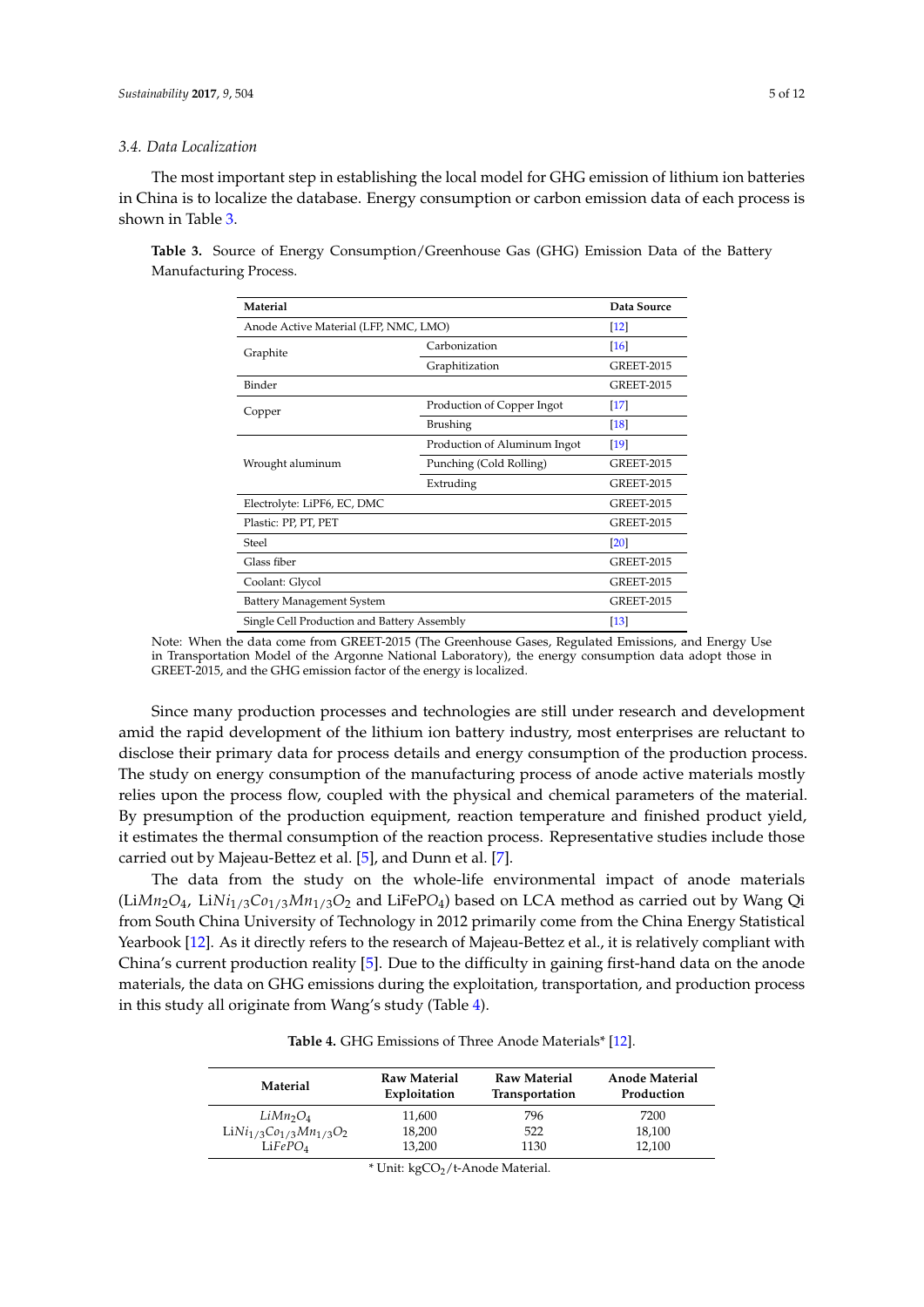Graphite is chiefly used in the cathode material of the battery. Graphite in this study is presumed to be artificial, which undergoes the carbonization and graphitization phases during the manufacturing process. While the carbonization data come from the GHG emission data during carbon cathode production in the aluminum industry, the energy consumption data of the graphitization process *3.5. Griginate from GREET-2015.* 

# *3.5. GHG Emission Factor of Process Energy*

Commonly seen GHG emission factors of process energy are shown in Table [5,](#page-5-0) which have all been localized, with the data source listed in the table below.

| <b>Process Energy</b> | <b>GHG Emission Factor</b><br>$(g$ -CO <sub>2</sub> /MJ, g-CO <sub>2</sub> /kWh) | Data Source                                   |  |  |
|-----------------------|----------------------------------------------------------------------------------|-----------------------------------------------|--|--|
| Coal                  | 94.8                                                                             | Chen Yisong, 2014 [21]                        |  |  |
| Electricity           | 834.5                                                                            | NBSC, 2016 [22], Ma Cuimei, et al., 2014 [23] |  |  |
| Natural Gas           | 63.5                                                                             | Chen Yisong, 2014 [21]                        |  |  |
| Coke <sup>1</sup>     | 105.9                                                                            | NDRC, 2014 [24]; IPCC, 2006 [25]              |  |  |
| Residual Oil          | 89.3                                                                             | Chen Yisong, 2014 [21]                        |  |  |
| Gasoline              | 82.0                                                                             | Chen Yisong, 2014 [21]                        |  |  |
| Diesel                | 79.9                                                                             | Chen Yisong, 2014 [21]                        |  |  |
| COG <sup>1</sup>      | 44.4                                                                             | IPCC, 2006 [25]                               |  |  |
| BFG <sup>1</sup>      | 260.0                                                                            | IPCC, 2006 [25]                               |  |  |

<span id="page-5-0"></span>**Table 5.** Commonly Seen GHG Emission Factors in China.

 $1$  Coke, LPG and BFG are generated during the production of coke. Although IPCC only specifies emission factors during the use phase*,* they could be used for the whole life cycle.

# **4. Research Findings and Discussion**

# **4.1. GHG Emissions Calculation Result**

Using the data above, Formula (1) and Formula (2), we calculated that the production of a rated capacity of 28 kWh of LFP, NMC, and LMO vehicle-use lithium ion batteries respectively leads to  $3061~\text{kgCO}_2$ -eq, 2912 kgCO<sub>2</sub>-eq, and 2705 kgCO<sub>2</sub>-eq of GHG emissions. With the same capacity, the production of LMO batteries results in relatively lower GHG emissions, while LFP and NMC batteries, taking the largest share in the Chinese market, generate basically the same amount of GHG emissions. Anode active materials take up the greatest share of the contribution to GHG emissions made by all components of the battery, respectively 48.4%, 60.7% and 51.1%; followed by wrought aluminum, respectively 26.2%, 19.7%, and 24.9% (Figure [3\)](#page-5-1).

<span id="page-5-1"></span>

**Figure 3.** Comparison of GHG Emission Strengths of the Manufacturing of Three Commonly Used Lithium Ion Batteries.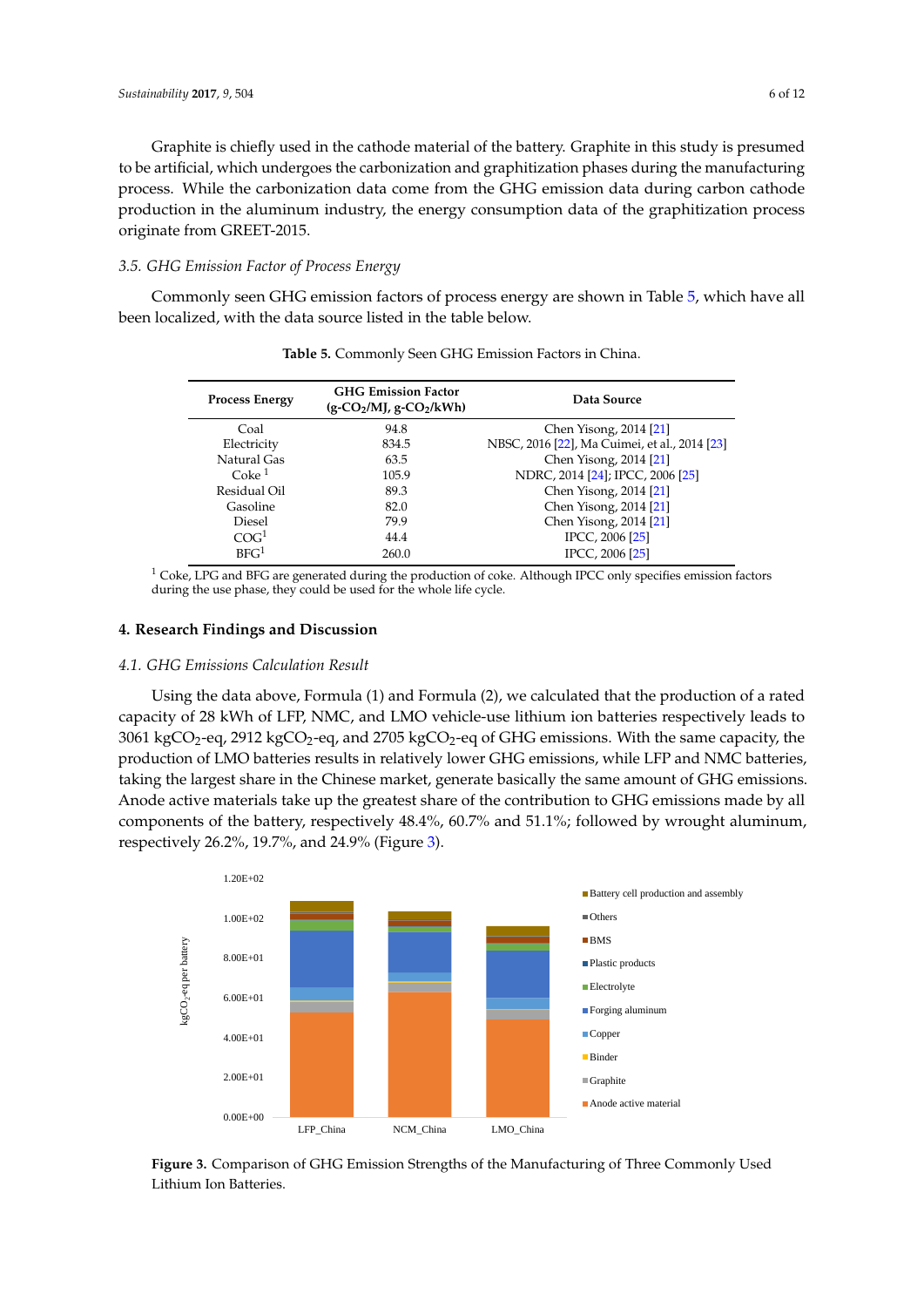What do such high GHG emissions mean? The manufacturing process of a traditional car will What do such high GHG emissions mean? The manufacturing process of a traditional car will emit about 9 t of GHG [\[20\]](#page-10-19), while LFP batteries emit nearly 3 t. Carrying the 28 kWh LFP battery will emit about 9 t of GHG [20], while LFP batteries emit nearly 3 t. Carrying the 28 kWh LFP battery will increase the GHG emission of the whole car manufacturing process by 30%. While the car consumes increase the GHG emission of the whole car manufacturing process by 30%. While the car consumes electricity throughout the entire use phase and GHG emissions in the manufacturing process account electricity throughout the entire use phase and GHG emissions in the manufacturing process account for merely 5% of the whole life cycle, only a limited impact is left for GHG emissions from the battery for merely 5% of the whole life cycle, only a limited impact is left for GHG emissions from the battery manufacturing process on the total life cycle. manufacturing process on the total life cycle.

# *4.2. Comparison of GHG Emissions between Chinese and American Lithium Ion Batteries 4.2. Comparison of GHG Emissions between Chinese and American Lithium Ion Batteries*

The data on American batteries come from the GREET-2015 Model of the Argonne National The data on American batteries come from the GREET-2015 Model of the Argonne National Laboratory. Generally speaking, GHG emissions during the manufacturing process of Chinese LFP, Laboratory. Generally speaking, GHG emissions during the manufacturing process of Chinese LFP, NMC, and LMO batteries are respectively 3, 2.8 and 2.9 times greater than those of their American NMC, and LMO batteries are respectively 3, 2.8 and 2.9 times greater than those of their American counterparts. Anode active materials and wrought aluminum are the main causes of the differences. counterparts. Anode active materials and wrought aluminum are the main causes of the differences. Due to complexity of the process and uncertainty of the data, the GHG emissions in production of Due to complexity of the process and uncertainty of the data, the GHG emissions in production of anode materials show an apparent difference with those in the U.S. The second biggest contribution anode materials show an apparent difference with those in the U.S. The second biggest contribution is from wrought aluminum, particularly in China. As China's average electrical structure leads to is from wrought aluminum, particularly in China. As China's average electrical structure leads to higher GHG emission factors and aluminum production consumes a considerable amount of electricity, higher GHG emission factors and aluminum production consumes a considerable amount of it generates a remarkable amount of GHG emissions (Figure [4\)](#page-6-0).

<span id="page-6-0"></span>

**Figure 4.** Comparison of GHG Emissions by Chinese and American Lithium Ion Batteries. **Figure 4.** Comparison of GHG Emissions by Chinese and American Lithium Ion Batteries.

# *4.3. Exploration of GHG Emission Reduction Potential 4.3. Exploration of GHG Emission Reduction Potential*

Because China's electricity features higher GHG emission factors, different electrical production Because China's electricity features higher GHG emission factors, different electrical production structures lead to greatly varying GHG emission factors in different provinces. Therefore, GHG structures lead to greatly varying GHG emission factors in different provinces. Therefore, GHG emissions caused by electricity consumption are separated. GHG emissions due to electrical emissions caused by electricity consumption are separated. GHG emissions due to electrical consumption during the manufacturing of LFP, NMC, and LMO batteries respectively account for 46.1%, 35.2%, and 43.8% of the total GHG emissions. Though GHG emissions due to electricity 46.1%, 35.2%, and 43.8% of the total GHG emissions. Though GHG emissions due to electricity consumption take up a considerable share, an optimized electricity production structure could consumption take up a considerable share, an optimized electricity production structure could greatly impact the GHG emissions of batteries (Figure [5\)](#page-7-0).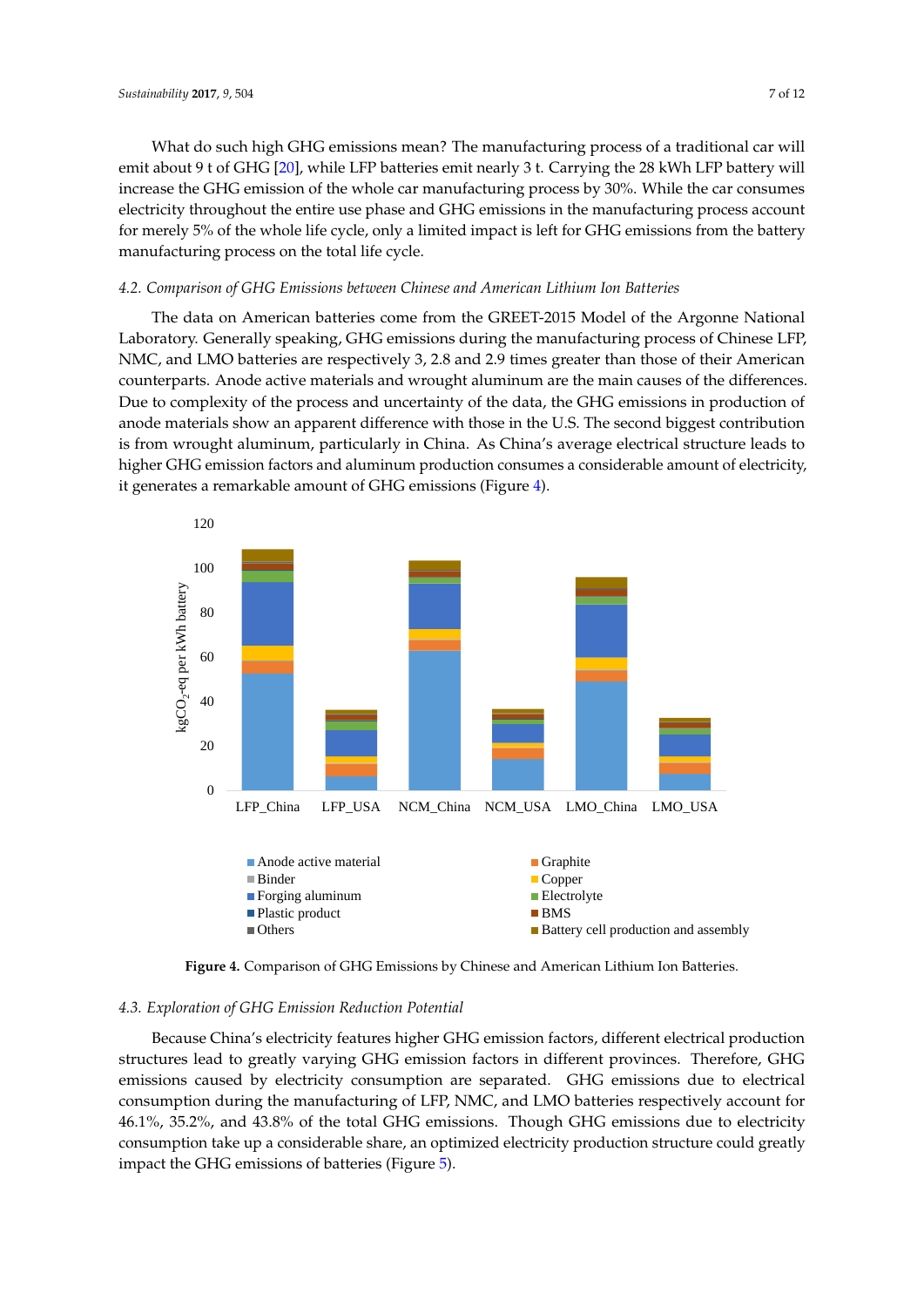<span id="page-7-0"></span>

IGHG Emissions from Electricity Consumption ■ GHG Emissions not from Electricity Consumption

**Figure 5.** Proportion of GHG Emissions from Electricity Consumption. **Figure 5.** Proportion of GHG Emissions from Electricity Consumption. **Figure 5.** Proportion of GHG Emissions from Electricity Consumption.

We have explored the GHG emissions reduction potential of all battery components. In Fig[ure](#page-7-1) 6, different colors of circles refer to different battery components and their sizes according to their respective mass fractions. While the transverse coordinates stand for the GHG emissions of a unit of mass of the battery component, rising from left to right, the horizontal coordinates signify the proportion of GHG emissions due to electricity consumption of each component, rising from bottom to top. The bigger the circle and the further the position is toward the upper right, the higher the component's GHG emissions reduction potential. It is obvious that wrought aluminum has the highest potential of GHG emissions reduction. Though positioned at the upper right, the battery management system (BMS) and LiPF6 account for a small mass fraction. Though showing a rather high level of GHG emissions, the three anode active materials currently carry a low potential for GHG emissions reduction due to the limited GHG emissions during the manufacturing process.

<span id="page-7-1"></span>

Figure 6. GHG Emissions Reduction Potential of Different Battery Components.

# *4.4. Result Comparison and Discussion 4.4. Result Comparison and Discussion 4.4. Result Comparison and Discussion*

As lithium ion batteries have been widely used in the EV industry only in recent years, studies<br>--on GHG emissions during the battery manufacturing process vary greatly. While research findings from some of [th](#page-8-0)e literature are listed in Table 6, t[he](#page-8-1) comparison is intuitively shown in Figure 7. The difference in such studies primarily comes from the uncertainty of the battery structure and the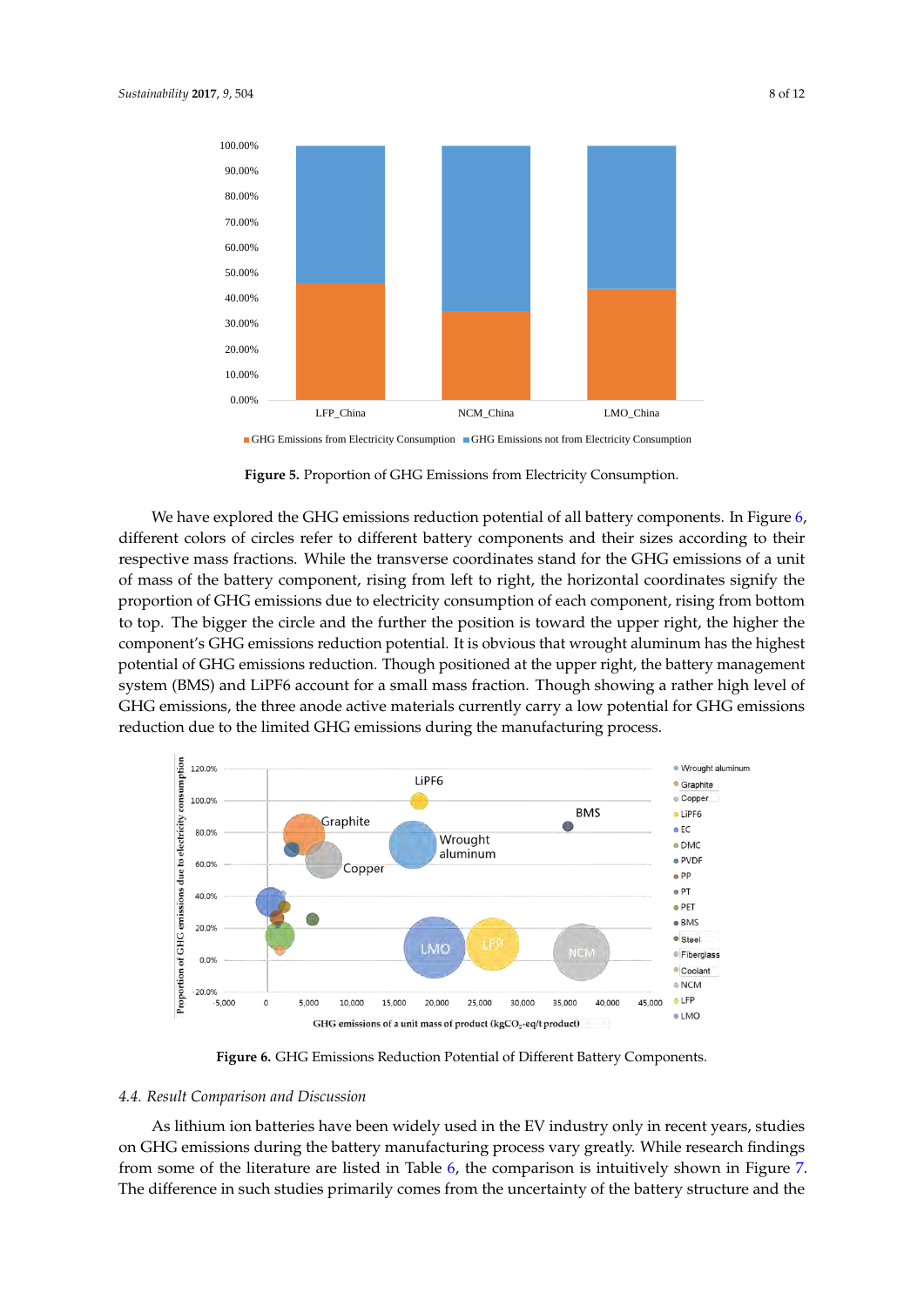GHG emissions in the assembly process. While the difference of physical batteries and battery models is inevitable in different studies, only the gradually improving battery standardization can reduce this of data acquisition during the battery cell production and assembly process is also worth deeper uncertainty. The difference in research findings due to different production processes and channels of data acquisition during the battery cell production and assembly process is also worth deeper exploration in the future. uncertainty. The dissembly process. While the uncertainty of priyated pathering and pathery model

<span id="page-8-0"></span>

|                                 | <b>Battery Type</b> | <b>Battery</b><br>Mass (kg) | <b>Battery</b><br>Capacity<br>(kWh) | GHG Emission (kgCO <sub>2</sub> -eq/kWh Battery) |                                                   |       |
|---------------------------------|---------------------|-----------------------------|-------------------------------------|--------------------------------------------------|---------------------------------------------------|-------|
| Reference                       |                     |                             |                                     | Material/Part<br>Production                      | <b>Battery Cell</b><br>Production and<br>Assembly | Total |
| Notter et al. (2010) [3]        | LMO                 | 300                         | 34.2                                | 51                                               | $\overline{2}$                                    | 53    |
| Majeau-Bettez et al. (2011) [5] | NMC                 | ٠                           |                                     | 143                                              | 53                                                | 196   |
| Majeau-Bettez et al. (2011) [5] | <b>LFP</b>          |                             |                                     | 177                                              | 69                                                | 246   |
| EPA (2013) [9]                  | <b>LMO</b>          |                             |                                     | 61.5                                             | 1.9                                               | 63.4  |
| EPA (2013) [9]                  | NMC                 |                             | ٠                                   | 86.7                                             | 34.3                                              | 121   |
| EPA (2013) [9]                  | <b>LFP</b>          | ۰                           |                                     | 90.8                                             | 60.2                                              | 151   |
| Ellingsen et al. $(2014)$ [6]   | NMC                 | 253                         | 26.6                                | 65                                               | 107                                               | 172   |
| Kim et al. (2016) [10]          | $LMO + NMC$         | 303                         | 24                                  | 70                                               | 70                                                | 140   |
| <b>GREET-2015</b>               | LFP                 | 230                         | 28                                  | 34.6                                             | 1.9                                               | 36.5  |
| <b>GREET-2015</b>               | NMC                 | 170                         | 28                                  | 35                                               | 1.9                                               | 36.9  |
| <b>GREET-2015</b>               | <b>LMO</b>          | 210                         | 28                                  | 31                                               | 1.9                                               | 32.9  |
| This Study                      | LFP.                | 230                         | 28                                  | 103.8                                            | 5.5                                               | 109.3 |
| This Study                      | NMC                 | 170                         | 28                                  | 99.9                                             | 4.1                                               | 104   |
| This Study                      | <b>LMO</b>          | 210                         | 28                                  | 91.5                                             | 5.1                                               | 96.6  |

**Table 6.** Summary of Literature Research Findings.

<span id="page-8-1"></span>

 $\blacksquare$ Material/component production  $\blacksquare$  Battery cell production and assembly

**Figure 7.** Comparison among Research Findings. **Figure 7.** Comparison among Research Findings.

In this research, anode active materials make the largest contribution, far larger than other In this research, anode active materials make the largest contribution, far larger than other components, to GHG emissions. Due to limited local data acquisition in the Chinese market, components, to GHG emissions. Due to limited local data acquisition in the Chinese market, uncertainty of the GHG emissions of anode active materials must be considered. Multiplying by uncertainty factors of 0.8, 1.0 and 1.2, the GHG emissions of the three batteries show great changes. the uncertainty factors of 0.8, 1.0 and 1.2, the GHG emissions of the three batteries show great changes.

As discussed above, there is the issue of uncertainty in the calculation of the GHG emissions. As discussed above, there is the issue of uncertainty in the calculation of the GHG emissions. The uncertainties arise from several sources. For example, the BatPac Model, which reflects the U.S. The uncertainties arise from several sources. For example, the BatPac Model, which reflects the U.S. condition, is adopted to calculate battery mass composition in China. There is a certain deviation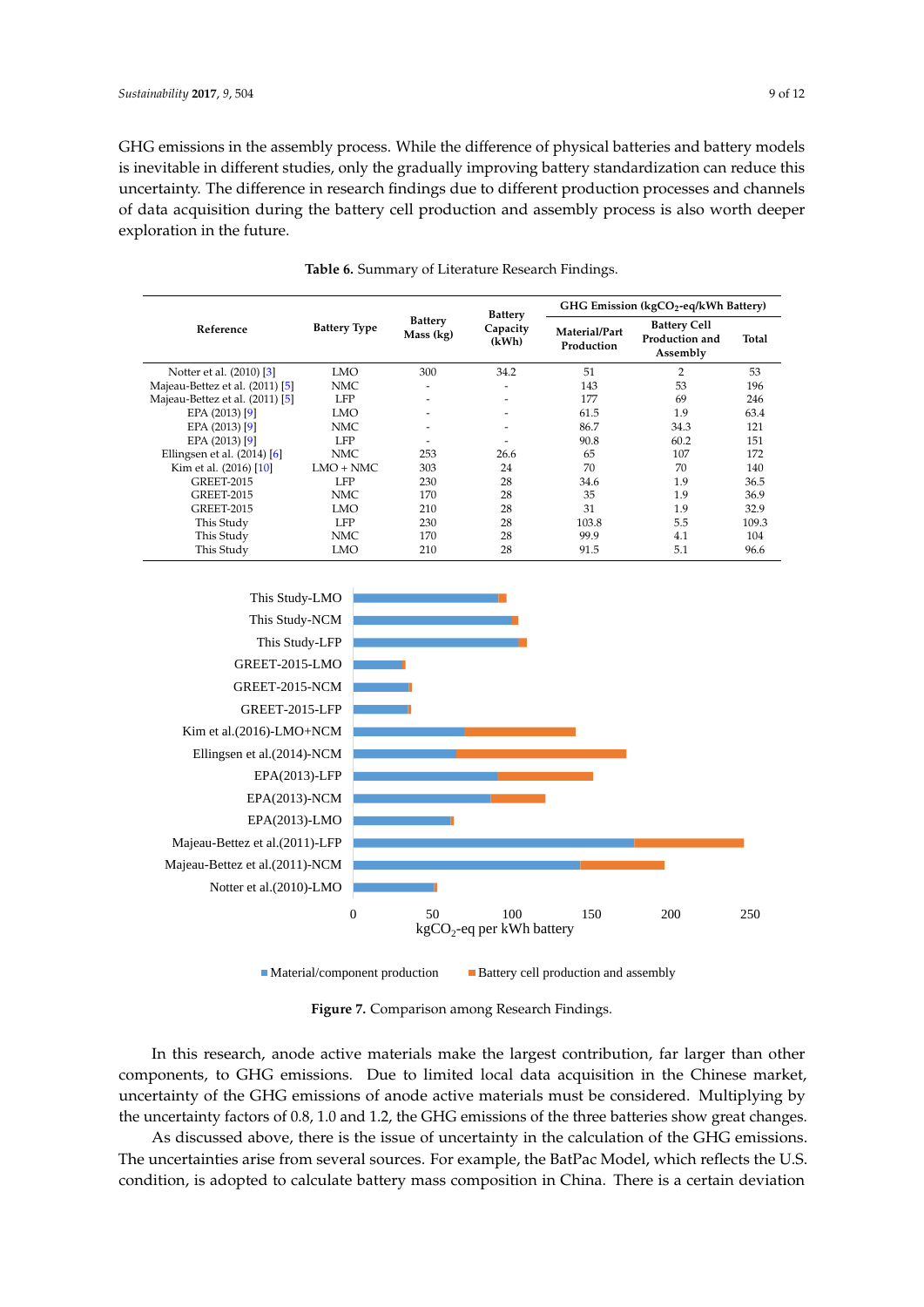between the models established respectively in U.S. and China. We also neglected some tiny GHG between the models established respectively in U.S. and China. We also neglected some tiny GHG emission contributors such as non-combustion emissions. Although the issue of uncertainty issue is not quantitatively addressed in this study, the comparison of the results from different studies in Figure [7](#page-8-1) and the parametric analysis in Figure [8](#page-9-0) can show some general implications for the uncertainties. The issue of uncertainty could be further explored in future study.

<span id="page-9-0"></span>

**Figure 8.** Parametric Analysis of Anode Active Materials. **Figure 8.** Parametric Analysis of Anode Active Materials.

# **5. Summary and Prospects 5. Summary and Prospects**

This study focused on the GHG emissions during the manufacturing of LFP, NMC, and LMO This study focused on the GHG emissions during the manufacturing of LFP, NMC, and LMO batteries, and established a GHG emissions model for lithium ion batteries in the Chinese market as batteries, and established a GHG emissions model for lithium ion batteries in the Chinese market as based on the LCA method. As shown in the study findings, production of 28 kWh of LFP, NMC, and based on the LCA method. As shown in the study findings, production of 28 kWh of LFP, NMC, and LMO batteries in China results in the respective GHG emissions of 3061 kgCO<sub>2</sub>-eq, 2912 kgCO<sub>2</sub>-eq, and  $2705 \text{ kgCO}_2$ -eq, with LMO batteries emitting the least. Carrying the 28 kWh LFP battery will increase the GHG emissions of the whole car manufacturing process by 30%. While the car consumes electricity throughout the entire use phase and GHG emissions in the manufacturing process account for merely 5% of the whole life cycle, the impact of GHG emissions in the battery manufacturing process is not significant on the total life cycle. By battery composition, anode active materials and wrought aluminum make the greatest contribution to the GHG emissions, while by process energy, GHG GHG emissions from electricity consumption take up a larger share. Chiefly due to China's higher emissions from electricity consumption take up a larger share. Chiefly due to China's higher GHG General Homelement consumption three up a nager state. Change and to change state emission factor and production of anode active materials, GHG emissions from the manufacturing of lithium ion batteries in China are some three times greater than those in the U.S. From exploration of the GHG emissions reduction potential of all battery components implemented in this study, improving the electricity production structure and optimizing the production process of anode active materials can significantly lower the GHG emissions during the manufacturing of lithium ion batteries in China. Additionally, the uncertainty in battery models and data was compared and analyzed in the study in combination with relevant literature. Recycling and reuse of the batteries was not discussed in this study, and will be considered in a future study. Battery materials specified in this study are disposable.

**Acknowledgments:** This study was sponsored by the National Natural Science Foundation of China (71403142, **Acknowledgments:** This study was sponsored by the National Natural Science Foundation of China (71403142, 71690241, 71572093), the Beijing Natural Science Foundation (9162008), and the State Key Laboratory of 71690241, 71572093), the Beijing Natural Science Foundation (9162008), and the State Key Laboratory of Automotive Safety and Energy (ZZ2016-024). Automotive Safety and Energy (ZZ2016-024).

**Author Contributions:** Han Hao, Zongwei Liu and Fuquan Zhao designed the whole study; Han Hao and **Author Contributions:** Han Hao, Zongwei Liu and Fuquan Zhao designed the whole study; Han Hao and Shuhua Jiang conducted data collection, modeling, and results analysis; Zhexuan Mu refined the analysis based Shuhua Jiang conducted data collection, modeling, and results analysis; Zhexuan Mu refined the analysis based on previous work; Zhexuan Mu, Shuhua Jiang and Han Hao wrote the paper. on previous work; Zhexuan Mu, Shuhua Jiang and Han Hao wrote the paper.

**Conflicts of Interest:** The authors declare no conflict of interest. The founding sponsors had no role in the design of the study; in the collection, analyses, or interpretation of data; in the writing of the manuscript, and in the decision to publish the results.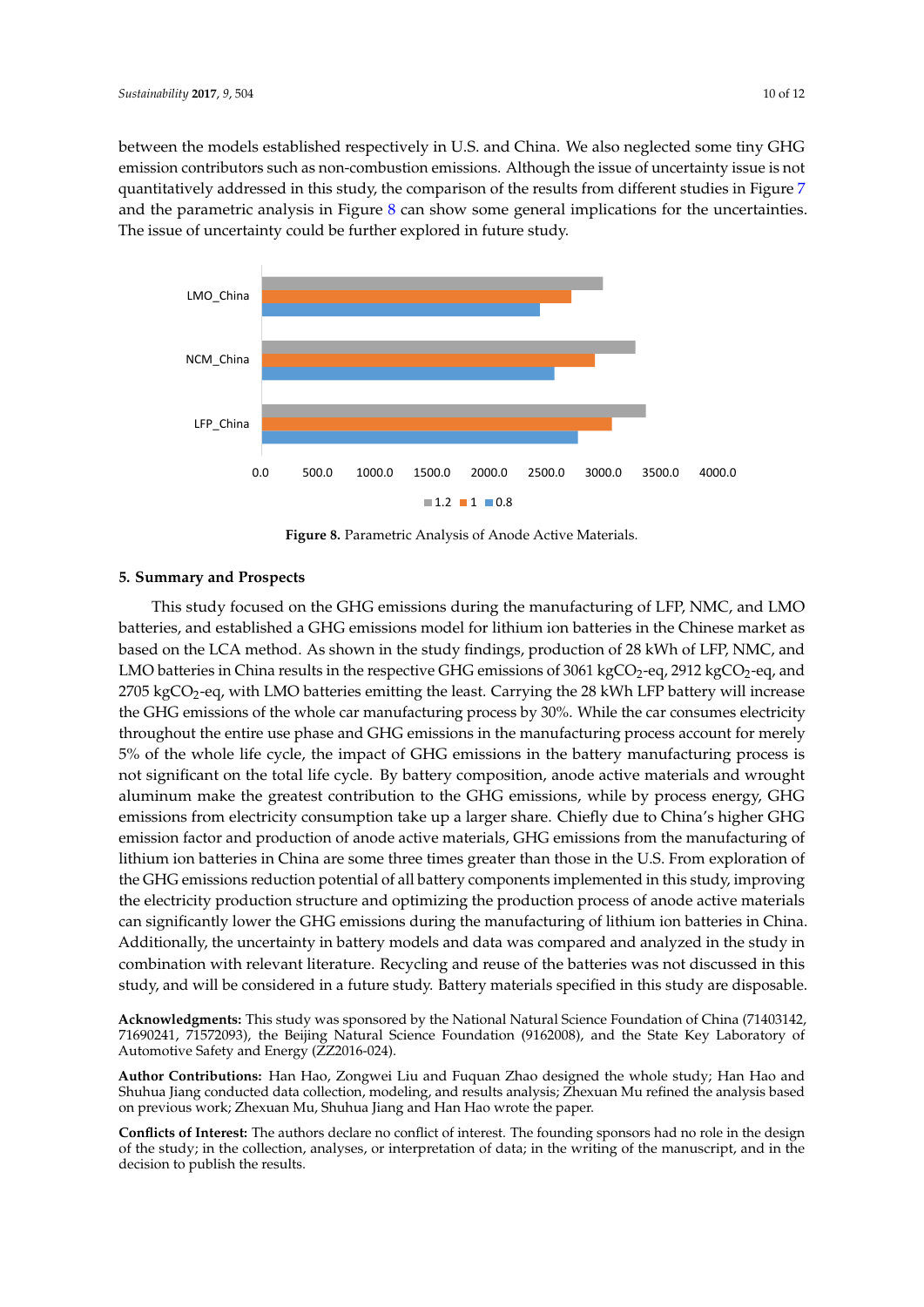### **References**

- <span id="page-10-0"></span>1. China Automotive Technology Research Center; Beijing National Energy Information Technology Co., Ltd.; Energy Saving and New Energy Automobile Yearbook Office (Eds.) *2015 Energy Saving and New Energy Automotive Industry Yearbook*; China Economic Publishing House: Beijing, China, 2015.
- <span id="page-10-1"></span>2. China Automotive Industry Association; China Automotive Technology Research Center; Toyota Auto Body Co. (Eds.) *Annual Report on the Development of China's Automobile Industry*; Social Sciences Academic Press: Beijing, China, 2016.
- <span id="page-10-2"></span>3. Notter, D.A.; Gauch, M.; Widmer, R.; Wager, P.; Stamp, A.; Zah, R.; Althaus, H.J. Contribution of Li-ion batteries to the environmental impact of electric vehicles. *Environ. Sci. Technol.* **2010**, *44*, 6550–6556. [\[CrossRef\]](http://dx.doi.org/10.1021/es903729a) [\[PubMed\]](http://www.ncbi.nlm.nih.gov/pubmed/20695466)
- <span id="page-10-3"></span>4. Zackrisson, M.; Avellán, L.; Orlenius, J. Life cycle assessment of lithium-ion batteries for plug-in hybrid electric vehicles—Critical issues. *J. Clean. Prod.* **2010**, *18*, 1519–1529. [\[CrossRef\]](http://dx.doi.org/10.1016/j.jclepro.2010.06.004)
- <span id="page-10-4"></span>5. Majeau-Bettez, G.; Hawkins, T.R.; Strømman, A.H. Life cycle environmental assessment of lithium-ion and nickel metal hydride batteries for plug-in hybrid and battery electric vehicles. *Environ. Sci. Technol.* **2011**, *45*, 4548–4554. [\[CrossRef\]](http://dx.doi.org/10.1021/es103607c) [\[PubMed\]](http://www.ncbi.nlm.nih.gov/pubmed/21506538)
- <span id="page-10-5"></span>6. Ellingsen, L.A.W.; Majeau-Bettez, G.; Singh, B.; Srivastava, A.K.; Valøen, L.O.; Strømman, A.H. Life cycle assessment of a lithium-ion battery vehicle pack. *J. Ind. Ecol.* **2014**, *18*, 113–124. [\[CrossRef\]](http://dx.doi.org/10.1111/jiec.12072)
- <span id="page-10-6"></span>7. Dunn, J.B.; James, C.; Gaines, L.G.; Gallagher, K.; Dai, Q.; Kelly, J.C. *Material and Energy Flows in the Production of Cathode and Anode Materials for Lithium Ion Batteries*; Argonne National Laboratory (ANL): Argonne, IL, USA, 2014.
- <span id="page-10-7"></span>8. Dunn, J.B.; Gaines, L.; Barnes, M.; Wang, M.; Sullivan, J. *Material and Energy Flows in the Materials Production, Assembly, and End-of-Life Stages of the Automotive Lithium-Ion Battery Life Cycle*; Argonne National Laboratory (ANL): Lemont, IL, USA, 2012.
- <span id="page-10-8"></span>9. Amarakoon, S.; Smith, J.; Segal, B. Application of Life-Cycle Assessment to Nanoscale Technology: Lithium-Ion Batteries for Electric Vehicles. Available online: <https://trid.trb.org/view.aspx?id=1300236> (accessed on 22 March 2017).
- <span id="page-10-9"></span>10. Kim, H.C.; Wallington, T.J.; Arsenault, R.; Bae, C.; Ahn, S.; Lee, J. Cradle-to-Gate Emissions from a Commercial Electric Vehicle Li-Ion Battery: A Comparative Analysis. *Environ. Sci. Technol.* **2016**, *50*, 7715–7722. [\[CrossRef\]](http://dx.doi.org/10.1021/acs.est.6b00830) [\[PubMed\]](http://www.ncbi.nlm.nih.gov/pubmed/27303957)
- <span id="page-10-10"></span>11. Hendrickson, T.P.; Kavvada, O.; Shah, N.; Sathre, R.; Scown, C.D. Life-cycle implications and supply chain logistics of electric vehicle battery recycling in California. *Environ. Res.* **2015**. [\[CrossRef\]](http://dx.doi.org/10.1088/1748-9326/10/1/014011)
- <span id="page-10-11"></span>12. Wang, Q. Comparative Analysis of Cathode Materials Based on Life Cycle Assessment. Ph.D. Dissertation, South China University of Technology, Guangzhou, China, 2012.
- <span id="page-10-12"></span>13. Lu, Q. Life Cycle Analysis and Evaluation of Electric Vehicle Battery. Ph.D. Dissertation, Jilin University, Changchun, China, 2014.
- <span id="page-10-13"></span>14. Bo, C. Synthesis and Environmental Analysis of Lithium Ion Battery Materials Based on Life Cycle Assessment. Ph.D. Dissertation, Beijing Institute of Technology, Beijing, China, 2015.
- <span id="page-10-14"></span>15. Zhang, J.; Lu, L.; Li, Z. Key Technologies and Fundamental Academic Issues for Traction Battery Systems. *Auto. Saf. Energy* **2012**, *2*, 87–104.
- <span id="page-10-15"></span>16. IAI. Primary Aluminum Production. Available online: <http://www.world-aluminium.org/statistics> (accessed on 20 March 2016).
- <span id="page-10-16"></span>17. Zeng, G.; Yang, J.; Song, X. Analysis of Copper Smelting Energy Consumption and Carbon Emission Scenarios Based on the Life Cycle Perspective. *China Popul. Resour. Environ.* **2012**, *22*, 46–50.
- <span id="page-10-17"></span>18. Sullivan, J.L.; Burnham, A.; Wang, M. *Energy-Consumption and Carbon-Emission Analysis of Vehicle and Component Manufacturing*; Argonne National Laboratory (ANL): Lemont, IL, USA, 2010.
- <span id="page-10-18"></span>19. Hao, H.; Geng, Y.; Hang, W. GHG Emissions from Primary Aluminum Production in China: Regional Disparity and Policy Implications. *Appl. Energy* **2015**, *166*, 264–272. [\[CrossRef\]](http://dx.doi.org/10.1016/j.apenergy.2015.05.056)
- <span id="page-10-19"></span>20. Hao, H.; Qiao, Q.; Liu, Z.; Zhao, F.; Chen, Y. Comparing the Life Cycle CO<sub>2</sub> Emissions from Vehicle Production in China and the US: Implications for Targeting the Reduction Opportunities. *Clean. Technol. Environ. Policy* **2016**. [\[CrossRef\]](http://dx.doi.org/10.1007/s10098-016-1325-6)
- <span id="page-10-20"></span>21. Chen, Z. Life Cycle Ecological Benefit Evaluation of Automobile Parts. Ph.D. Dissertation, Hunan University, Changsha, China, 2014; pp. 42–48.